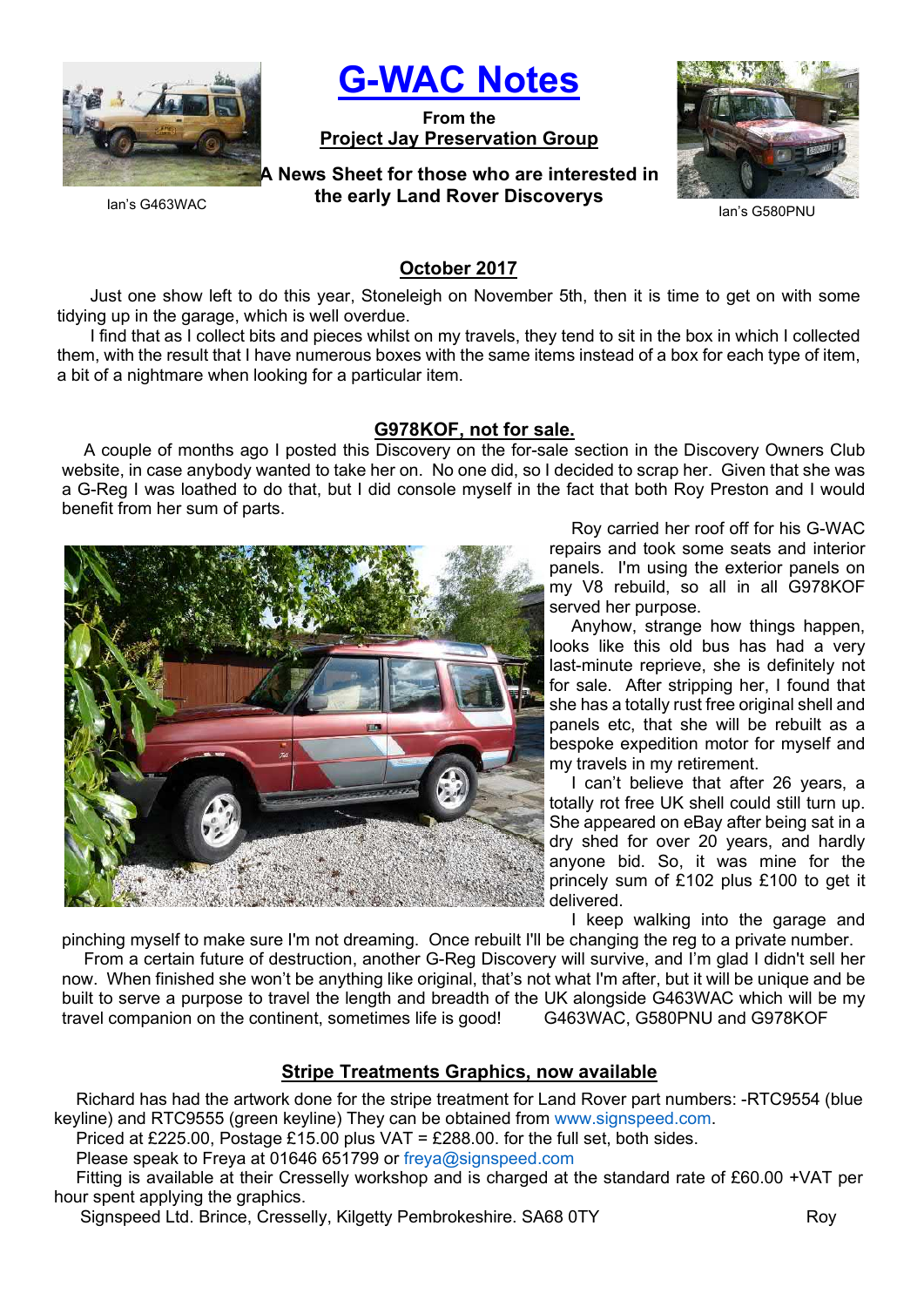## Plymouth Hoe, Discovery Birthday Party, 13th - 15th October 2017

The annual weekend in Devon and Cornwall, got off to a good start on Friday when a scenic run and some gentle greenlaining was organised for the seven participants. Gentle for the well-equipped off roader, but still not easy for the big shiniest of our group, when Michael and Veronica sustained some scratches on their D4. (Again)



The Torpoint Ferry was booked for the convoy of 45, and a splendid display it made, almost filling the deck.

The trip took the rather narrow coast road at Freathy, for the sea view across Whitsand Bay, then past the fort at Cawsand, on the Rame Peninsular, towards Mount Edgcumbe Estate.

On the Hoe on Saturday morning, plaques were presented to the winners of various categories. The plaques were made of slate, and were engraved with the details of the award.

Two of the launch cars were on display, Mark's G494WAC and my G526WAC, together with the pre-pro 5-door, G513DHP, owned by the Project Jay Preservation Group.



At the Maker Church entrance to the Estate deer park, a charge of £5 was made by the Estate this year. The route took us through to the coast overlooking Drake's Island. There was then time to watch the boats in the sea, and for snack and a drink in the Orangery, before heading back home or lodgings, to get dressed for the evening entertainment.

Once at the Windy Ridge Eating House at Trerulefoot, it was time for the evening meal. A carvery, where the owners always go above and beyond to provide enough food for the party, together with a space for the auction and raffle prizes.

The organizing team were very grateful to the suppliers of the raffle prizes, which made the fund-raising efforts a success. A total of £3,175 was raised for two chosen charities, Devon and Cornwall 4 x 4 response and Dravret Syndrome.

On Sunday morning we met at the Tesco superstore, Lee Mills, where 14 Discoverys set out for the South Devon Railway at Buckfastleigh. Families took the train to Totness, which was hauled by a steam locomotive.

After the return to Buckfastleigh, they headed over Dartmoor for the final trip of the weekend. Cream teas were laid on in the dining room at The Two Bridges Hotel. It was then time for a fond farewell for the party goers, who said that they would be back next year.

Roy.



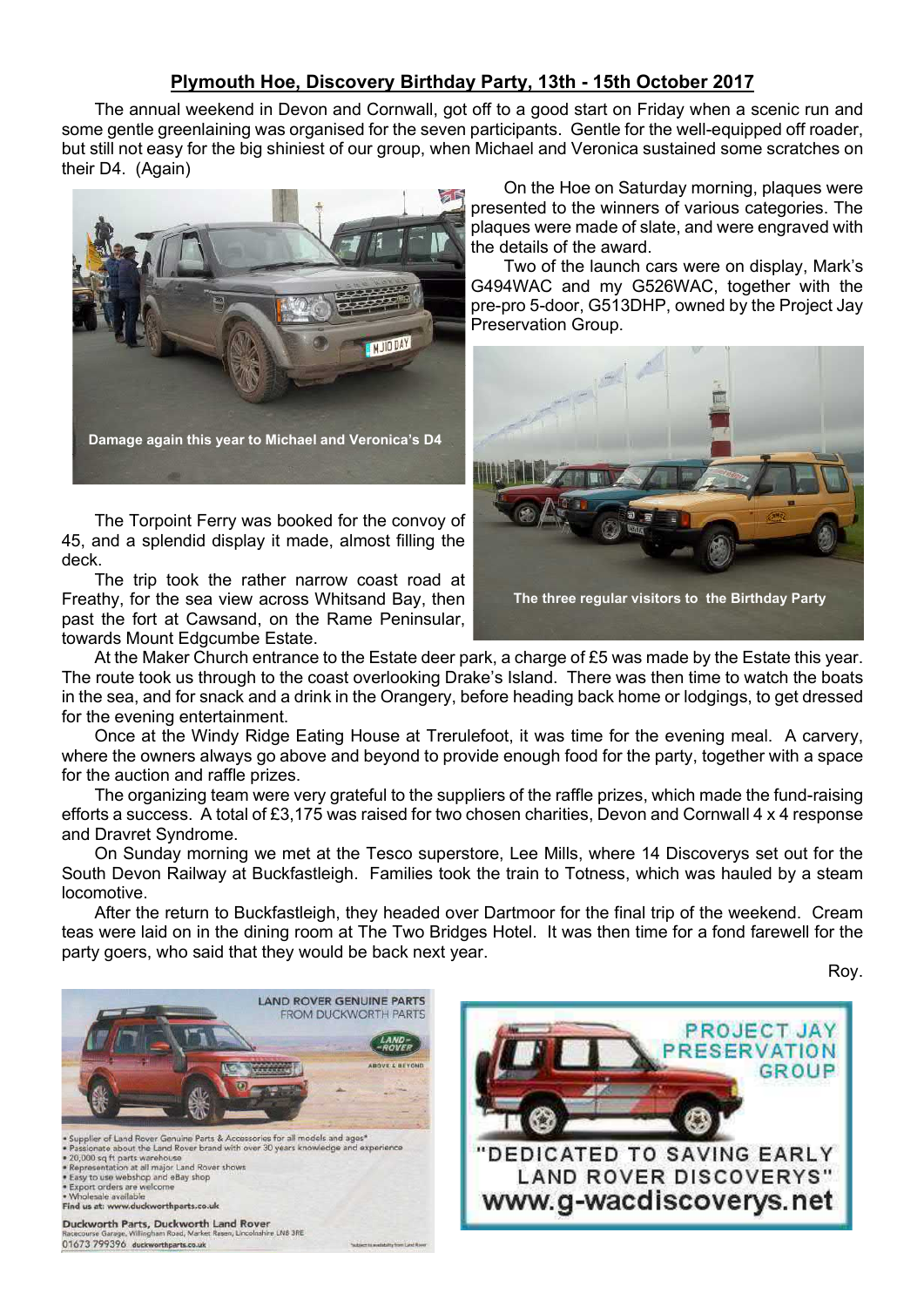# A Honda at Ripon Land Rover.

Mike had a chuckle when he read my article last month, about the acquisition of a Crossroad. He worked at the Ripon Land Rover dealership for many years.

"When Ripon Land Rover was still located at Borage lane (so pre-year 2000), the car transporter from Land Rover unloaded new Discoverys on a regular basis. On one particular load, one of them was quickly driven round the back to the car wash and staff parking area, and was nosed up to the fence. This was because it had an  $H$  on the grill, not a Land Rover badge. The steering wheel, rear door handle badge and the wheel centre badges were all correct, showing Land Rover.

There was no way we were letting a customer see the Honda emblem on a Land Rover Discovery.

A new grill was ordered, and I swapped it over. The Honda grill was sent back to Land Rover all hush hush. In hindsight we should all have carried our 35mm SLR cameras at all times, but you just did not.

Shame, because we would have got some good stuff, like a B reg. series 3 and a B reg. 90 getting their PDI at the same time. They were stood next to each other as old and new models. I do remember asking the salesmen to delay pick up, so I could bring my camera in, but the man for the 90 was on his way as we spoke!"



# Restoration Show, NAEC Stoneleigh Park, Warwickshire, 5th November 2017

I always enjoy this show, not as big and busy as the NEC in March. It is only a one-day show and easy to park for the exhibitors and the public.

G513DHP was exhibited here in 2013, when she was still undergoing work to get her back on the road.



She will be on show again, as work in progress. The central locking system is still giving trouble, the door cards will be off to find the problem.



The organisers, Live Promotions, encourage exhibitors to carry out some work on their vehicles, so that the public can see the loving care that goes into getting an old car back on the road.

Alongside 513 will be my G526WAC, which is now in need of some TLC, boot floor, rear body crossmember, and roof showing signs of old age. Mark will show his G494WAC, and for the first time at a show, Ian will show G130KWO. His April 1990 Tdi in blue. She had her MoT in April this year at 115,000 miles, with no advisories.

> PETER JAMES INSURANCE. 772, Hagley Road West, Oldbury, West Midlands. B68 0PJ. Telephone: 0121 506 6040. www.peterjamesinsurance.co.uk